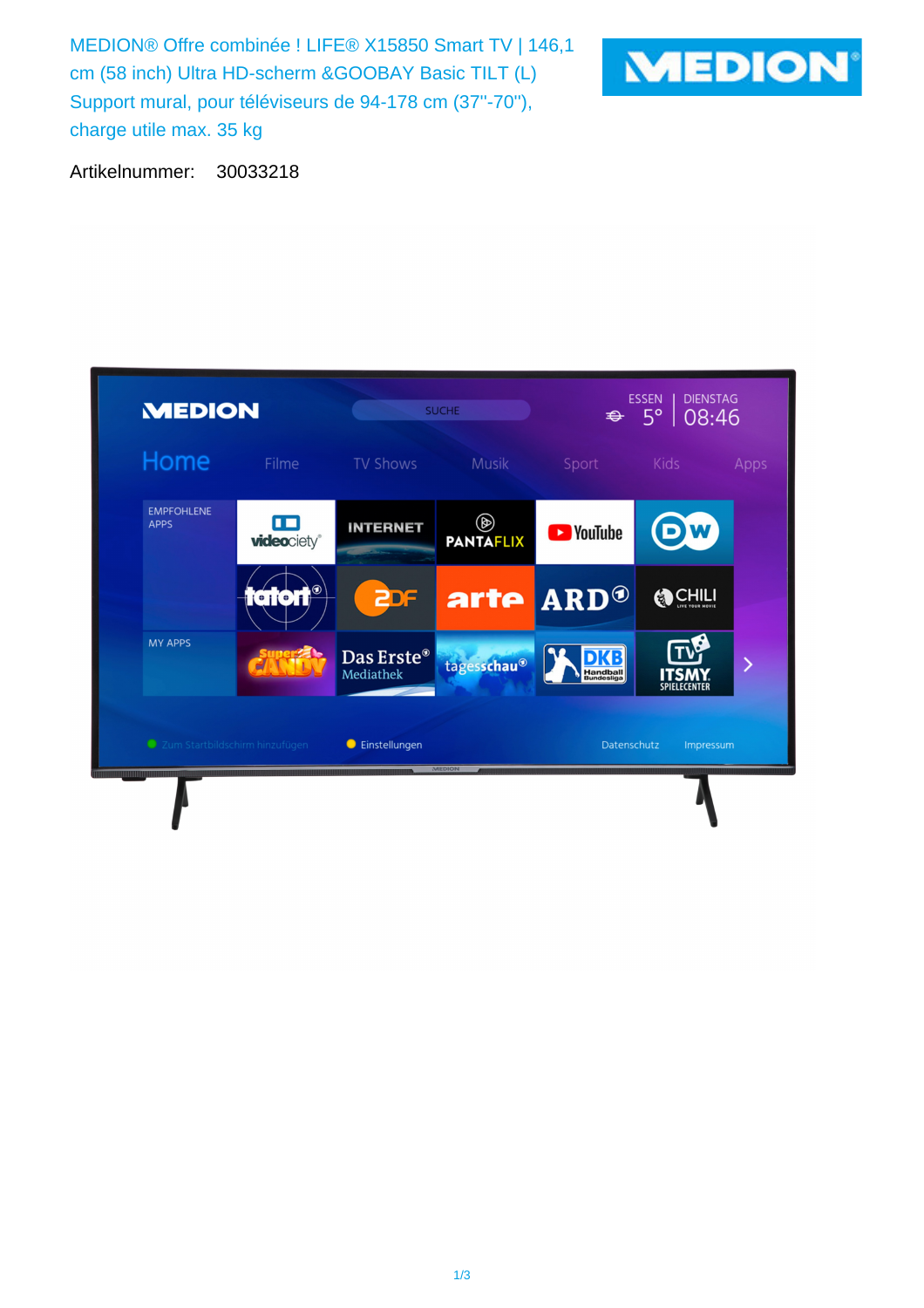MEDION® Offre combinée ! LIFE® X15850 Smart TV | 146,1 cm (58 inch) Ultra HD-scherm &GOOBAY Basic TILT (L) Support mural, pour téléviseurs de 94-178 cm (37"-70"), charge utile max. 35 kg



Artikelnummer: 30033218

Hoofdeigenschappen Scherm

- - Beelddiagonaal : 146,1 cm (57,5 inch)
- Max. resolutie : 3840x2160
- Helderheid : 350cd/m²
- Contrastverhouding : 5000:1
- Aspectratio : 16:9
- Schermtype : LED LCD
- Refresh rate : 60Hz
- Functies &Design
- Smart TV : Ja
- Smart TV-functies : Thuisnetwerk streaming; Internetbrowsen; Internetradio; Internet-streaminginterface; Internet TV/video
- Functies : Amazon Prime Video; Audio Video Sharing (AVS); 4K; EPG; HbbTV; HDR10; Afstandsbediening inbegrepen; Geïntegreerde mediaspeler; Geïntegreerde Wifi; Kinderslot; Koptelefoon aansluiting; Media portal; Meertalig menu; Netflix; YouTube; Wireless Display; Wifi-geschikt; PVR ready; High Dynamic Range (HDR); DTS Sound
- Aantal speakers : 2
- Geïntegreerde digitale ontvanger : CI+; DVB-C; DVB-S2; DVB-T2
- Accu/Batterijtype : Alkaline
- Levering Smart TV (MD31058)
	- Voet incl. schroeven
	- Afstandsbediening incl. batterijen
	- Handleiding
	- Garantiekaart

- Verbindingen  **Audio-/Video-ingangen : AV In; VGA D-Sub**; Tv-antenne; HDMI
	- Aantal HDMI Aansluitingen : 4
	- Aantal USB Aansluitingen : 2
	- Media-aansluitingen : HDMI; USB; WiFi
	- Vesa-formaat : 200 mm x 200 mm